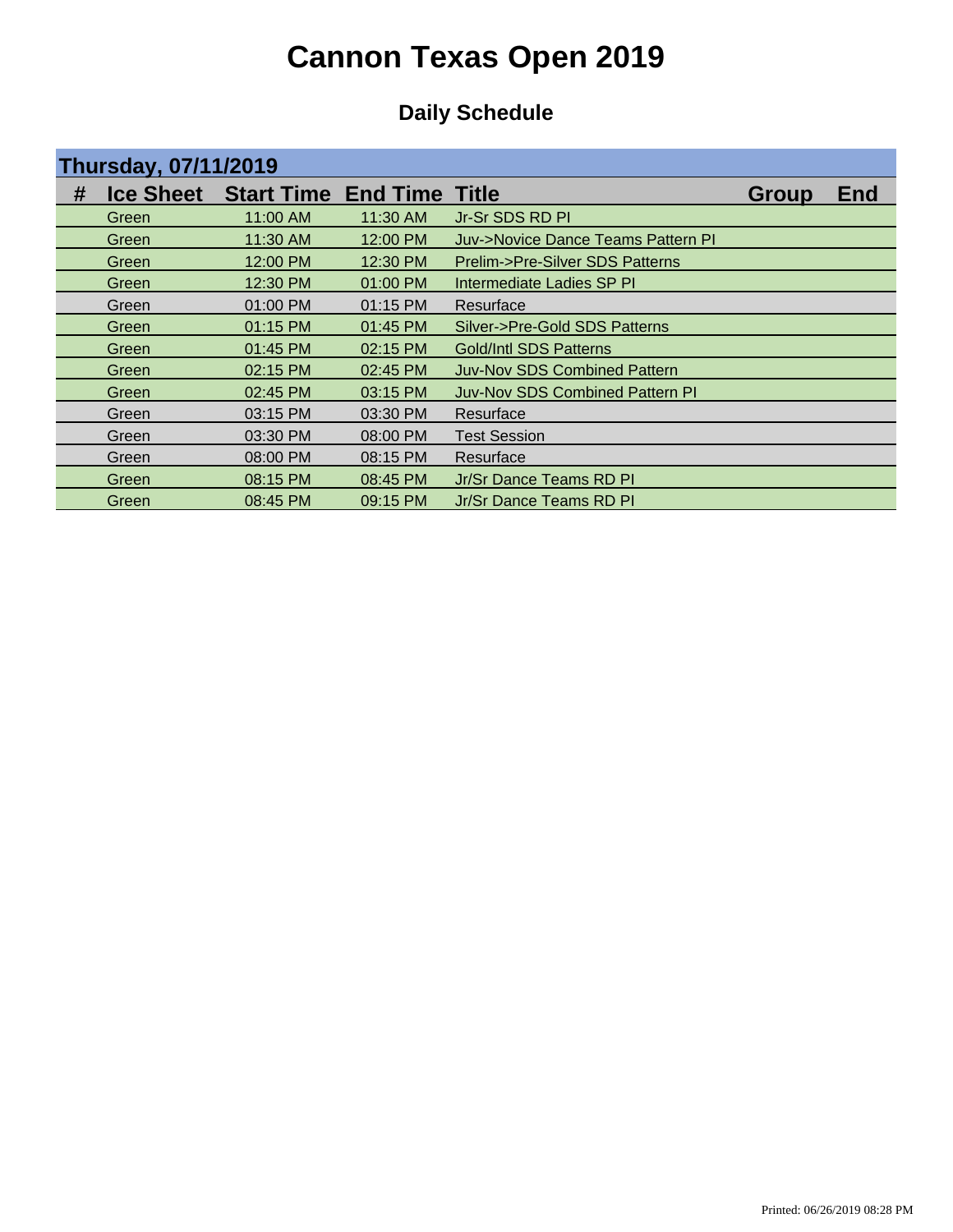|            | Friday, 07/12/2019 |                                  |                      |                                           |              |            |  |  |
|------------|--------------------|----------------------------------|----------------------|-------------------------------------------|--------------|------------|--|--|
| #          | <b>Ice Sheet</b>   | <b>Start Time End Time Title</b> |                      |                                           | <b>Group</b> | <b>End</b> |  |  |
|            | Green              | 06:00 AM                         | 06:30 AM             | Open PI                                   |              |            |  |  |
|            | Green              | 06:30 AM                         | 07:00 AM             | Novice SP PI                              |              |            |  |  |
|            | Green              | 07:00 AM                         | 07:30 AM             | Resurface                                 |              |            |  |  |
| 101        | Green              | 07:30 AM                         | 08:00 AM             | Juvenile SDS PD                           |              |            |  |  |
| 102        | Green              | 08:00 AM                         | 08:30 AM             | Intermediate SDS PD                       |              |            |  |  |
| 103        | Green              | 08:30 AM                         | 08:50 AM             | Novice SDS PD                             |              |            |  |  |
| 104        | Green              | 08:50 AM                         | 09:55 AM             | Novice Ladies SP                          |              |            |  |  |
| 105        | Green              | 09:55 AM                         | 10:35 AM             | Open Juvenile Ladies SP                   |              |            |  |  |
|            | Gold               | 10:30 AM                         | 11:00 AM             | Juv->Nov Boys/Men PI                      |              |            |  |  |
| 106        | Green              | 10:35 AM                         | 10:45 AM             | Open Juvenile Men SP                      |              |            |  |  |
|            | Green              | 10:45 AM                         | 11:05 AM             | Resurface                                 |              |            |  |  |
|            | Gold               | 11:00 AM                         | 11:30 AM             | Resurface                                 |              |            |  |  |
| 107        | Green              | 11:05 AM                         | 11:45 AM             | Junior SDS RD                             |              |            |  |  |
| 208        | Gold               | 11:30 AM                         | 11:40 AM             | Pre-Bronze SDS P1                         |              |            |  |  |
| 209        | Gold               | 11:40 AM                         | 12:05 PM             | Bronze SDS P1                             |              |            |  |  |
| 108        | Green              | 11:45 AM                         | 12:30 PM             | Senior SDS RD                             |              |            |  |  |
| 210        | Gold               | 12:05 PM                         | 12:15 PM             | Preliminary SDS P1                        |              |            |  |  |
| 211        | Gold               | 12:15 PM                         | 12:45 PM             | Pre-Silver SDS P1                         |              |            |  |  |
| 109        | Green              | 12:30 PM                         | 01:15 PM             | Juvenile Boys FS                          |              |            |  |  |
| 212        | Gold               | 12:45 PM                         | 01:10 PM             | Silver SDS P1                             |              |            |  |  |
| 213        | Gold               | 01:10 PM                         | 01:30 PM             | Pre-Gold SDS P1                           |              |            |  |  |
| 110        | Green              | 01:15 PM                         | 01:55 PM             | Intermediate Men SP                       |              |            |  |  |
| 111        | Green              | 01:15 PM                         | 01:55 PM             | Novice Men SP                             |              |            |  |  |
| 214        | Gold               | 01:30 PM                         | 01:50 PM             | Gold SDS P1                               |              |            |  |  |
|            | Gold               | 01:50 PM                         | 02:10 PM             | Resurface                                 |              |            |  |  |
|            | Green              | 01:55 PM                         | 02:15 PM             | Resurface                                 |              |            |  |  |
| 215        | Gold               | 02:10 PM                         | 02:25 PM             | International SDS P1<br>Juvenile Dance P1 |              |            |  |  |
| 112<br>216 | Green<br>Gold      | 02:15 PM<br>02:25 PM             | 02:30 PM<br>02:35 PM | Pre-Bronze SDS P2                         |              |            |  |  |
|            | 113 Green          | 02:30 PM                         | 02:50 PM             | Senior Int'l Dance RD                     |              |            |  |  |
| 114        | Green              | 02:30 PM                         | 02:50 PM             | Senior Dance RD                           |              |            |  |  |
| 217        | Gold               | 02:35 PM                         | 02:45 PM             | Preliminary SDS P2                        |              |            |  |  |
| 218        | Gold               | 02:45 PM                         | 03:10 PM             | Bronze SDS P2                             |              |            |  |  |
| 115        | Green              | 02:50 PM                         | 04:20 PM             | Junior Dance RD                           |              |            |  |  |
| 219        | Gold               | 03:10 PM                         | 03:35 PM             | Pre-Silver SDS P2                         |              |            |  |  |
| 220        | Gold               | 03:35 PM                         | 03:55 PM             | Pre-Gold SDS P2                           |              |            |  |  |
| 221        | Gold               | 03:55 PM                         | 04:15 PM             | Gold SDS P2                               |              |            |  |  |
|            | Gold               | 04:15 PM                         | 04:35 PM             | Resurface                                 |              |            |  |  |
|            | Green              | 04:20 PM                         | 04:40 PM             | Resurface                                 |              |            |  |  |
| 222        | Gold               | 04:35 PM                         | 04:50 PM             | International SDS P2                      |              |            |  |  |
| 116        | Green              | 04:40 PM                         | 04:55 PM             | Intermediate Dance P1                     |              |            |  |  |
| 222A Gold  |                    | 04:50 PM                         | 05:15 PM             | Silver SDS P2                             |              |            |  |  |
| 117        | Green              | 04:55 PM                         | 05:15 PM             | Novice Dance P1                           |              |            |  |  |
| 223        | Gold               | 05:15 PM                         | 05:25 PM             | Juvenile Boys Comp Moves                  |              |            |  |  |
| 224        | Gold               | 05:15 PM                         | 05:25 PM             | Open Juv Ladies Comp Moves                |              |            |  |  |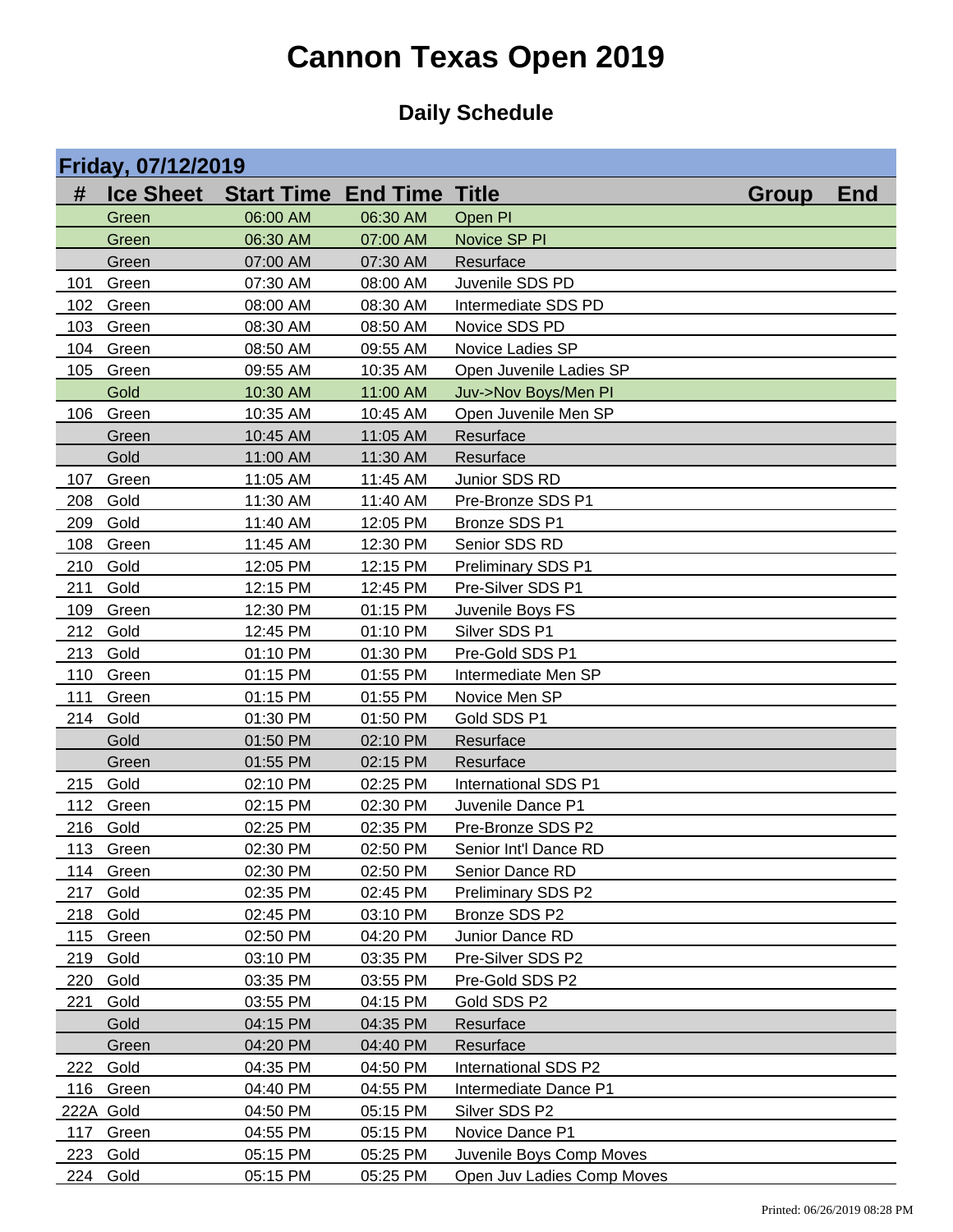| 225  | Gold       | 05:15 PM | 05:25 PM | Novice Ladies Comp Moves            |                |
|------|------------|----------|----------|-------------------------------------|----------------|
| 118  | Green      | 05:15 PM | 05:25 PM | Senior Pairs SP                     |                |
| 226  | Gold       | 05:25 PM | 05:35 PM | No Test Boys Comp Moves             | Zamboni<br>End |
| 227  | Gold       | 05:25 PM | 05:35 PM | No Test Girls Comp Moves            | Zamboni<br>End |
| 228  | Gold       | 05:25 PM | 05:35 PM | Pre-Pre Comp Moves                  | Lobby<br>End   |
| 119  | Green      | 05:25 PM | 06:40 PM | Intermediate Ladies SP              |                |
| 229  | Gold       | 05:35 PM | 05:50 PM | <b>Preliminary Girls Comp Moves</b> | Zamboni<br>End |
| 230  | Gold       | 05:35 PM | 05:50 PM | Pre-Juvenile Girls Comp Moves       | Lobby<br>End   |
|      | Gold       | 05:50 PM | 06:00 PM | Resurface                           |                |
|      | Gold       | 06:00 PM | 06:30 PM | Jr/Sr Singles SP PI                 |                |
|      | Gold       | 06:30 PM | 07:00 PM | Juv -> Nov Combined SDS FD PI       |                |
|      | Green      | 06:40 PM | 07:00 PM | Resurface                           |                |
|      | Gold       | 07:00 PM | 07:30 PM | Juv -> Nov Combined SDS FD PI       |                |
| 120  | Green      | 07:00 PM | 07:15 PM | Juvenile Dance P2                   |                |
| 121  | Green      | 07:15 PM | 07:30 PM | Intermediate Dance P2               |                |
|      | Gold       | 07:30 PM | 08:00 PM | Jr-Sr SDS Combined FD PI            |                |
|      | 121A Green | 07:30 PM | 07:50 PM | Novice Dance P2                     |                |
| 122  | Green      | 07:50 PM | 08:25 PM | Junior Ladies SP                    |                |
|      | Gold       | 08:00 PM | 08:30 PM | <b>Adult PI</b>                     |                |
| 123  | Green      | 08:25 PM | 09:00 PM | Senior Ladies SP                    |                |
|      | Gold       | 08:30 PM | 09:00 PM | Open PI                             |                |
|      | Gold       | 09:00 PM | 09:30 PM | <b>Intermediate Ladies FS PI</b>    |                |
| 123A | Green      | 09:00 PM | 09:10 PM | Senior Men SP                       |                |
|      | Green      | 09:10 PM | 09:11 PM | End of Day                          |                |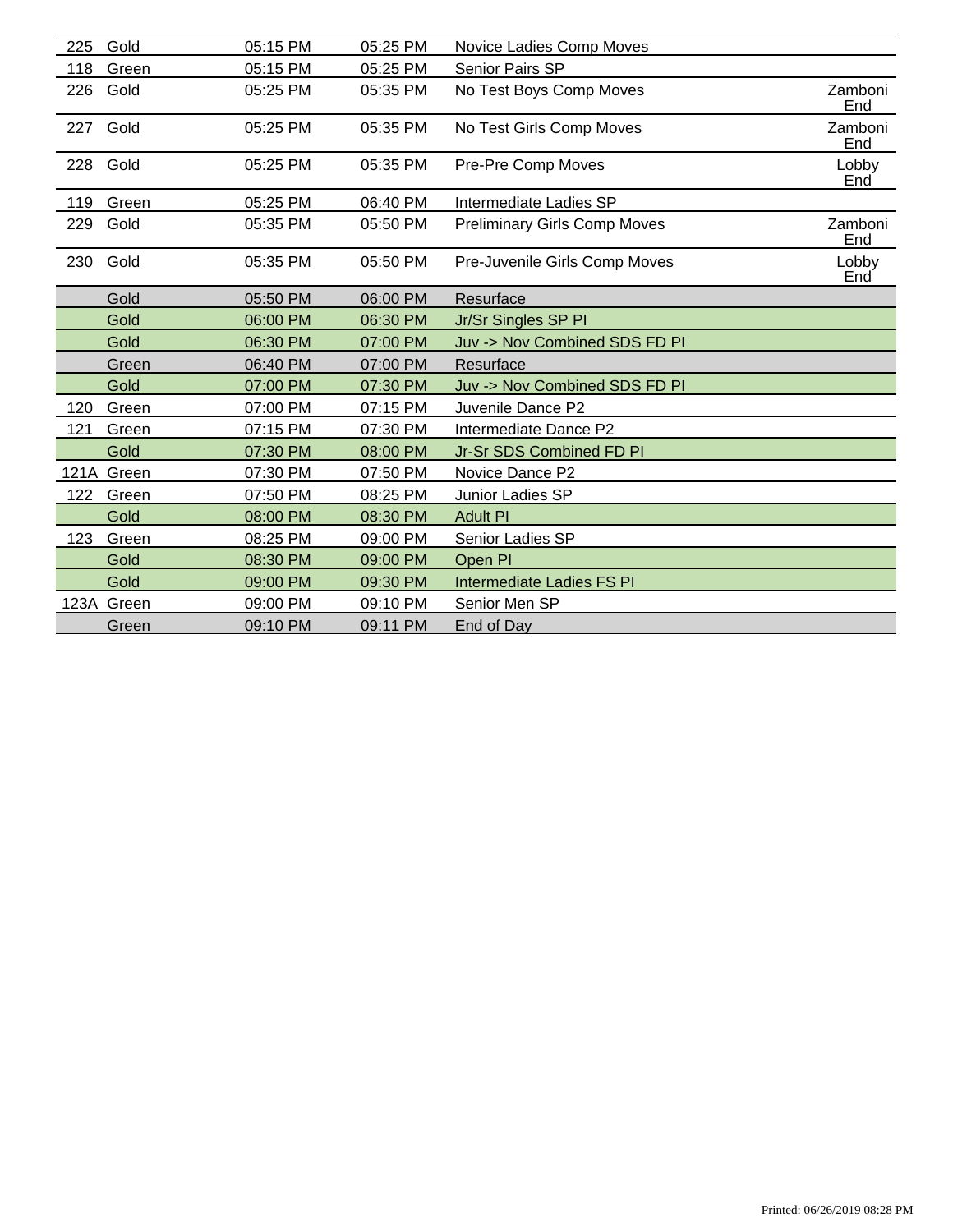|            | <b>Saturday, 07/13/2019</b> |                                  |          |                                         |              |                |  |  |
|------------|-----------------------------|----------------------------------|----------|-----------------------------------------|--------------|----------------|--|--|
| #          | <b>Ice Sheet</b>            | <b>Start Time End Time Title</b> |          |                                         | <b>Group</b> | <b>End</b>     |  |  |
|            | Gold                        | 06:00 AM                         | 06:30 AM | Open PI                                 |              |                |  |  |
|            | Green                       | 06:00 AM                         | 06:30 AM | Open PI                                 |              |                |  |  |
|            | Gold                        | 06:30 AM                         | 07:00 AM | Open PI                                 |              |                |  |  |
|            | Green                       | 06:30 AM                         | 07:00 AM | Resurface                               |              |                |  |  |
|            | Gold                        | 07:00 AM                         | 07:30 AM | Open Juv Ladies/Inter Men PI            |              |                |  |  |
|            | 123B Green                  | 07:00 AM                         | 07:35 AM | Juvenile Combined SDS FD                |              |                |  |  |
|            | Gold                        | 07:30 AM                         | 08:00 AM | Jr/Sr Dance FD PI                       |              |                |  |  |
| 124        | Green                       | 07:35 AM                         | 08:10 AM | Intermediate Combined SDS FD            |              |                |  |  |
|            | Gold                        | 08:00 AM                         | 08:30 AM | Jr/Sr Dance FD PI                       |              |                |  |  |
| 125        | Green                       | 08:10 AM                         | 08:35 AM | Novice Combined SDS FD                  |              |                |  |  |
|            | Gold                        | 08:30 AM                         | 09:00 AM | <b>Juv-&gt;Novice Dance Teams FD PI</b> |              |                |  |  |
| 126        | Green                       | 08:35 AM                         | 09:10 AM | Junior Combined SDS FD                  |              |                |  |  |
|            | Gold                        | 09:00 AM                         | 09:30 AM | Novice Ladies FS PI                     |              |                |  |  |
| 127        | Green                       | 09:10 AM                         | 09:55 AM | Senior Combined SDS FD                  |              |                |  |  |
|            | Gold                        | 09:30 AM                         | 10:00 AM | Resurface                               |              |                |  |  |
|            | Green                       | 09:55 AM                         | 01:00 PM | <b>Skating Academy</b>                  |              |                |  |  |
| 231        | Gold                        | 10:00 AM                         | 10:10 AM | <b>Adult Silver PD1</b>                 |              |                |  |  |
| 232        | Gold                        | 10:10 AM                         | 10:30 AM | Juvenile Girls Jumps                    |              |                |  |  |
| 233        | Gold                        | 10:10 AM                         | 10:30 AM | Juvenile Boys Jumps                     |              |                |  |  |
| 234        | Gold                        | 10:30 AM                         | 10:45 AM | Open Juv Ladies Jumps                   |              |                |  |  |
| 235        | Gold                        | 10:45 AM                         | 11:00 AM | Intermediate Ladies Jumps               |              |                |  |  |
| 236        | Gold                        | 10:45 AM                         | 11:00 AM | Intermediate Men Jumps                  |              |                |  |  |
| 237        | Gold                        | 10:45 AM                         | 11:00 AM | Novice Ladies Jumps                     |              |                |  |  |
| 238        | Gold                        | 11:00 AM                         | 11:10 AM | <b>High Beginner Jumps</b>              |              | Zamboni<br>End |  |  |
| 239        | Gold                        | 11:00 AM                         | 11:10 AM | No Test Girls Jumps                     |              | Zamboni<br>End |  |  |
|            | 240 Gold                    | 11:00 AM                         | 11:10 AM | Pre-Juvenile Girls Jumps                |              | Lobby<br>End   |  |  |
| 239A Gold  |                             | 11:00 AM                         | 11:10 AM | <b>Adult Bronze Ladies Jumps</b>        |              |                |  |  |
| 239B Gold  |                             | 11:00 AM                         | 11:10 AM | Adult Silver Ladies Jumps               |              |                |  |  |
| 241        | Gold                        | 11:10 AM                         | 11:25 AM | Prelim Girls Jump                       |              | Zamboni<br>End |  |  |
|            | 242 Gold                    | 11:10 AM                         | 11:25 AM | Pre-Pre Girls Jumps                     |              | Zamboni<br>End |  |  |
|            | 243 Gold                    | 11:10 AM                         | 11:25 AM | <b>High Beginner Girls Spins</b>        |              | Lobby<br>End   |  |  |
| 244        | Gold                        | 11:25 AM                         | 11:35 AM | Adult Bronze Solo FD                    |              |                |  |  |
| 245        | Gold                        | 11:25 AM                         | 11:35 AM | Adult Silver Solo FD                    |              |                |  |  |
| 246        | Gold                        | 11:35 AM                         | 11:45 AM | Junior Ladies SS                        |              |                |  |  |
| 246A       | Gold                        | 11:35 AM                         | 11:45 AM | <b>Adult Silver Ladies Moves</b>        |              |                |  |  |
| 247        | Gold                        | 11:45 AM                         | 12:00 PM | <b>Adult Bronze Ladies FS</b>           |              |                |  |  |
|            | Gold                        | 12:00 PM                         | 02:15 PM | <b>Skating Academy</b>                  |              |                |  |  |
| 128        | Green                       | 01:00 PM                         | 01:10 PM | Intermediate Men FS                     |              |                |  |  |
| <u>129</u> | Green                       | 01:10 PM                         | 01:55 PM | Open Juvenile Ladies FS                 |              |                |  |  |
| 130        | Green                       | 01:55 PM                         | 02:15 PM | Senior Dance International FD           |              |                |  |  |
| 131        | Green                       | 01:55 PM                         | 02:15 PM | Senior Combined FD                      |              |                |  |  |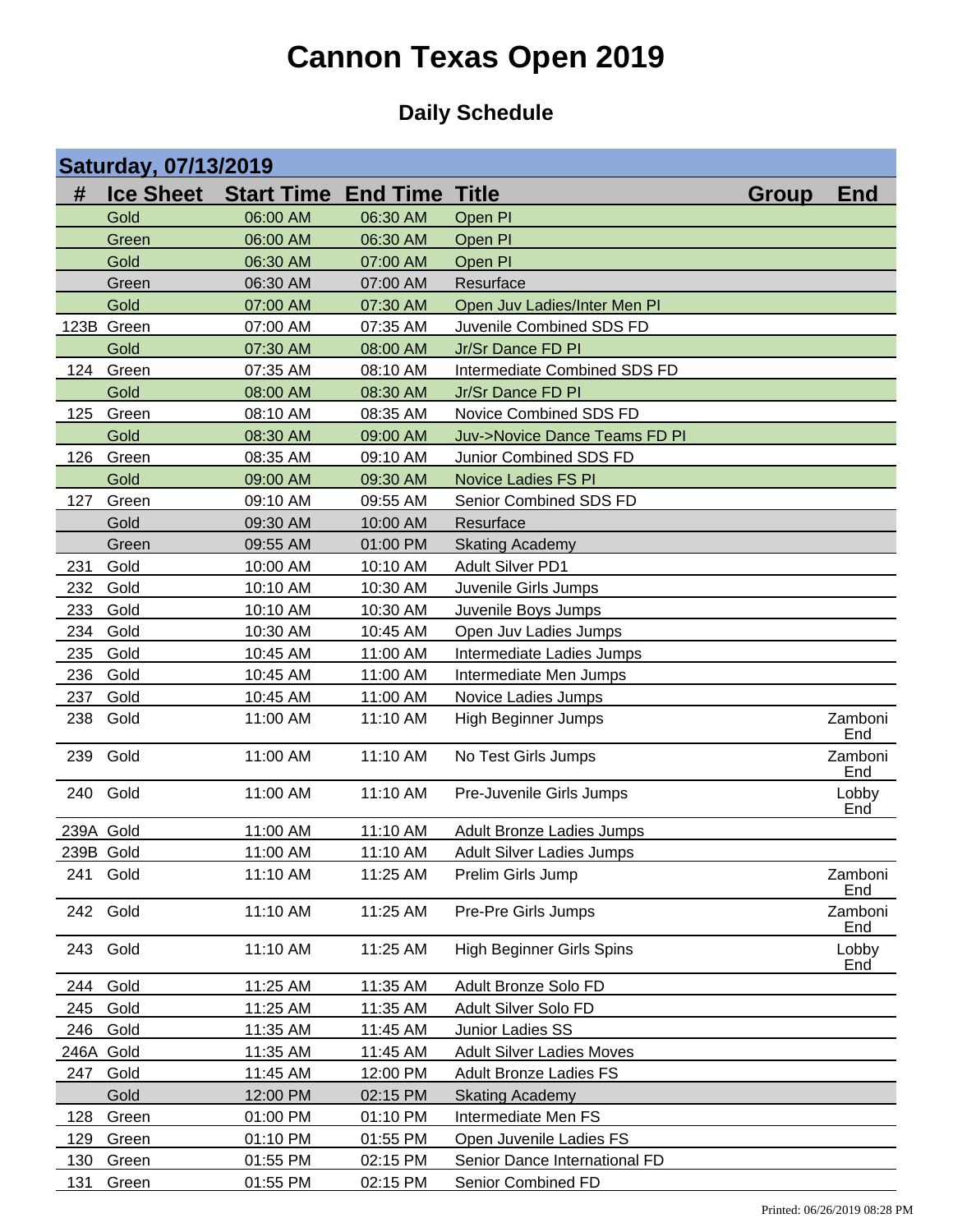| 248  | Gold       | 02:15 PM | 02:25 PM | Adult Silver PD2                      |   |                |
|------|------------|----------|----------|---------------------------------------|---|----------------|
| 132  | Green      | 02:15 PM | 03:45 PM | Junior Combined FD                    |   |                |
| 249  | Gold       | 02:25 PM | 02:40 PM | No Test Girls Spins                   |   | Lobby<br>End   |
| 250  | Gold       | 02:25 PM | 02:40 PM | Pre-Pre Girls Spins                   |   | Lobby<br>End   |
| 251  | Gold       | 02:25 PM | 02:40 PM | <b>Preliminary Girls Spins</b>        |   | Zamboni<br>End |
| 252  | Gold       | 02:40 PM | 02:55 PM | Pre-Juvenile Girls Spins              |   | Zamboni<br>End |
| 253  | Gold       | 02:40 PM | 02:55 PM | Juvnile Boys Spins                    |   | Zamboni<br>End |
|      | 254 Gold   | 02:40 PM | 02:55 PM | Juvenile Girls Spins                  |   | Zamboni<br>End |
| 255  | Gold       | 02:40 PM | 02:55 PM | Open Juvenile Ladies Spins            |   | Lobby<br>End   |
| 256  | Gold       | 02:40 PM | 02:55 PM | Intermediate Ladies Spins             |   | Lobby<br>End   |
| 257  | Gold       | 02:40 PM | 02:55 PM | Intermediate Mens Spins               |   | Lobby<br>End   |
| 258  | Gold       | 02:40 PM | 02:55 PM | Novice Ladies Spins                   |   | Lobby<br>End   |
|      | Gold       | 02:55 PM | 03:15 PM | Resurface                             |   |                |
| 259  | Gold       | 03:15 PM | 03:25 PM | Adult Silver PD FR                    |   |                |
| 259A | Gold       | 03:15 PM | 03:25 PM | Junior Ladies MITF                    |   |                |
| 260  | Gold       | 03:25 PM | 03:55 PM | Prelim Girls FS                       | Α |                |
| 133  | Green      | 03:45 PM | 04:05 PM | Novice FD                             |   |                |
| 261  | Gold       | 03:55 PM | 04:25 PM | Prelim Girls FS                       | B |                |
|      | Green      | 04:05 PM | 04:25 PM | Resurface                             |   |                |
| 262  | Gold       | 04:25 PM | 04:45 PM | Pre-Pre Girls FS                      | Α |                |
| 134  | Green      | 04:25 PM | 04:40 PM | Juvenile Combined FD                  |   |                |
| 135  | Green      | 04:40 PM | 04:55 PM | Intermediate Combined FD              |   |                |
| 263  | Gold       | 04:45 PM | 05:10 PM | Pre-Pre Girls FS                      | B |                |
| 264  | Gold       | 04:45 PM | 05:10 PM | Pre-Pre Boys FS                       |   |                |
|      | 135A Green | 04:55 PM | 06:15 PM | Intermediate Ladies FS                |   |                |
|      | Gold       | 05:10 PM | 05:30 PM | Resurface                             |   |                |
| 265  | Gold       | 05:30 PM | 05:40 PM | Open Rocker Foxtrot                   |   |                |
| 266  | Gold       | 05:40 PM | 05:50 PM | Open Willow Waltz                     |   |                |
| 267  | Gold       | 05:50 PM | 06:00 PM | <b>Bronze Shadow Dance SDS</b>        |   |                |
| 268  | Gold       | 06:00 PM | 06:10 PM | Open Tango                            |   |                |
|      | Gold       | 06:10 PM | 06:30 PM | Resurface                             |   |                |
| 136  | Green      | 06:15 PM | 06:25 PM | Intermediate Pairs                    |   |                |
| 137  | Green      | 06:25 PM | 07:40 PM | Novice Ladies FS                      |   |                |
|      | Gold       | 06:30 PM | 07:00 PM | Jr/Sr Singles FS PI                   |   |                |
|      | Gold       | 07:00 PM | 07:30 PM | Beginner/High Beginner + Pre-Juvenile |   |                |
|      | Gold       | 07:30 PM | 08:00 PM | Juvenile Girls PI                     |   |                |
|      | Green      | 07:40 PM | 08:00 PM | Resurface                             |   |                |
| 138  | Green      | 08:00 PM | 08:15 PM | Senior Pairs FS                       |   |                |
| 139  | Green      | 08:15 PM | 08:50 PM | Junior Ladies FS                      |   |                |
| 140  | Green      | 08:50 PM | 09:20 PM | Senior Ladies FS                      |   |                |
| 141  | Green      | 09:20 PM | 09:55 PM | Novice Men FS                         |   |                |
| 142  | Green      | 09:55 PM | 10:10 PM | Senior Men FS                         |   |                |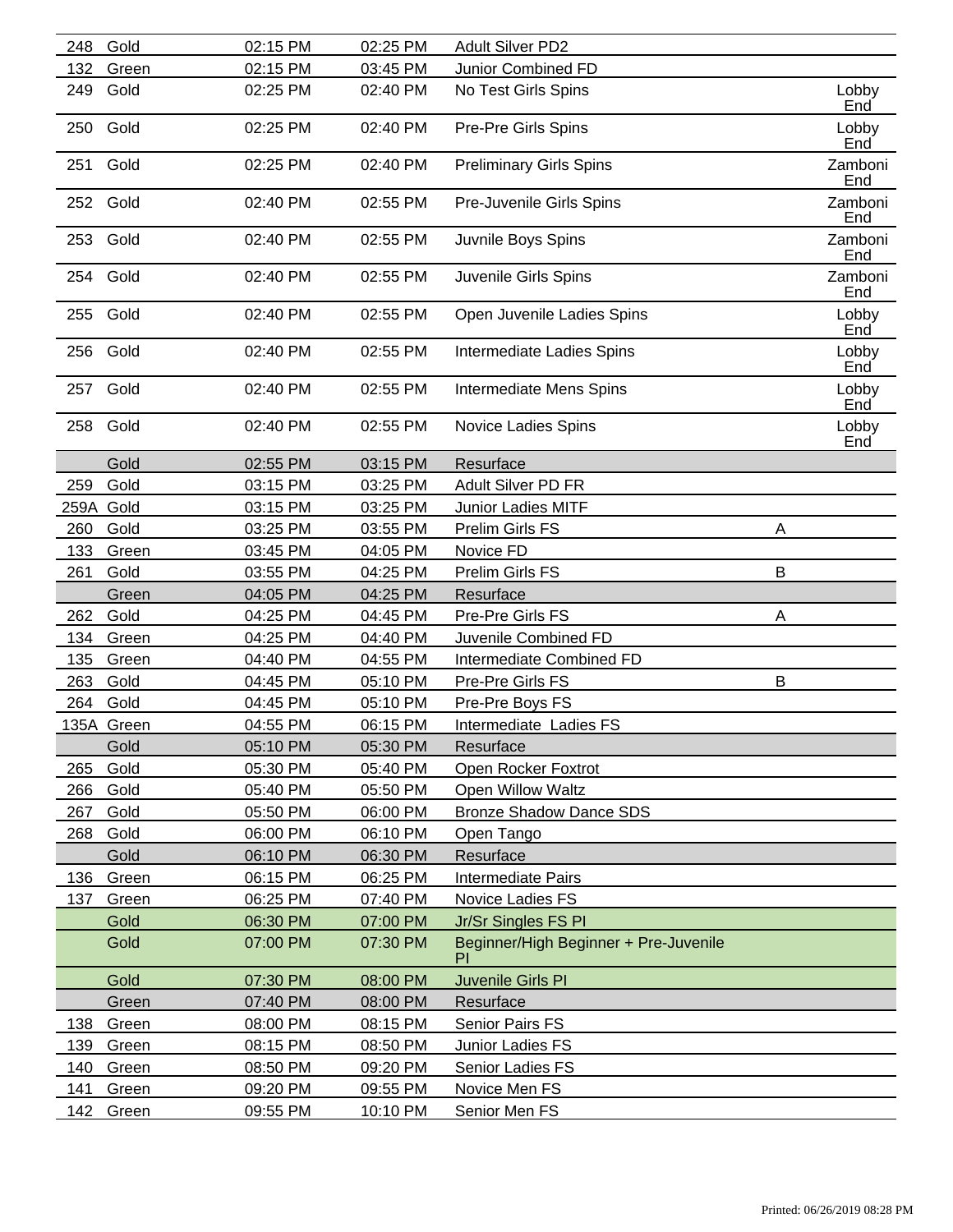|     | <b>Sunday, 07/14/2019</b> |                   |                       |                                 |              |                       |  |  |
|-----|---------------------------|-------------------|-----------------------|---------------------------------|--------------|-----------------------|--|--|
| #   | <b>Ice Sheet</b>          | <b>Start Time</b> | <b>End Time Title</b> |                                 | <b>Group</b> | <b>End</b>            |  |  |
|     | Green                     | 06:00 AM          | 06:30 AM              | Open PI                         |              |                       |  |  |
|     | Green                     | 06:30 AM          | 06:45 AM              | Compete USA FS PI               |              |                       |  |  |
|     | Green                     | 06:45 AM          | 07:00 AM              | Snowplow Sam -> FS6 Program PI  |              |                       |  |  |
|     | Green                     | 07:00 AM          | 07:30 AM              | Resurface                       |              |                       |  |  |
| 143 | Green                     | 07:30 AM          | 08:40 AM              | Juvenile Girls FS               |              |                       |  |  |
| 144 | Green                     | 08:40 AM          | 09:10 AM              | <b>Adult Silver FS</b>          |              |                       |  |  |
| 145 | Green                     | 08:40 AM          | 09:10 AM              | <b>Adult Gold FS</b>            |              |                       |  |  |
| 146 | Green                     | 09:10 AM          | 09:35 AM              | Pre-Juvenile Girls FS           |              |                       |  |  |
| 147 | Green                     | 09:35 AM          | 10:05 AM              | Beginner Girls FS Comp USA      |              |                       |  |  |
| 148 | Green                     | 09:35 AM          | 10:05 AM              | High Beginner Girls FS Comp USA |              |                       |  |  |
|     | Green                     | 10:05 AM          | 10:25 AM              | Resurface                       |              |                       |  |  |
| 149 | Green                     | 10:25 AM          | 10:50 AM              | No Test Boys FS Comp USA        |              |                       |  |  |
| 150 | Green                     | 10:25 AM          | 10:50 AM              | No Test Girls FS Comp USA       |              |                       |  |  |
| 151 | Green                     | 10:50 AM          | 11:10 AM              | Prelim Girls FS Comp USA        |              |                       |  |  |
| 152 | Green                     | 10:50 AM          | 11:10 AM              | Pre-Pre Girls FS Comp USA       |              |                       |  |  |
| 153 | Green                     | 11:10 AM          | 11:20 AM              | <b>Basic 1 Girls Elements</b>   |              | Lobby<br>End          |  |  |
| 154 | Green                     | 11:10 AM          | 11:20 AM              | <b>Basic Girls 2 Elements</b>   |              | Lobby<br>End          |  |  |
| 155 | Green                     | 11:10 AM          | 11:20 AM              | <b>Basic 4 Girls Elements</b>   |              | Zamboni<br>End        |  |  |
| 156 | Green                     | 11:10 AM          | 11:20 AM              | <b>Basic 6 Girls Elements</b>   |              | Zamboni<br>End        |  |  |
| 157 | Green                     | 11:20 AM          | 11:35 AM              | FS 1 Girls Compulsories         |              | Lobby<br>End          |  |  |
| 158 | Green                     | 11:20 AM          | 11:35 AM              | FS 2 Girls Compulsories         |              | Lobby<br>End          |  |  |
| 159 | Green                     | 11:20 AM          | 11:35 AM              | FS 4 Girls Compulsories         |              | Lobby<br>End          |  |  |
| 160 | Green                     | 11:20 AM          | 11:35 AM              | FS 5 Girls Compulsories         |              | Zamboni<br>End        |  |  |
| 161 | Green                     | 11:20 AM          | 11:35 AM              | FS 6 Girls Compulsories         |              | Zamboni<br><u>End</u> |  |  |
| 162 | Green                     | 11:35 AM          | 11:55 AM              | Snowplow Sam Girls Program      |              |                       |  |  |
| 163 | Green                     | 11:35 AM          | 11:55 AM              | Basic 1 Girls Program           |              |                       |  |  |
| 164 | Green                     | 11:35 AM          | 11:55 AM              | Basic 2 Girls Program           |              |                       |  |  |
| 165 | Green                     | 11:35 AM          | 11:55 AM              | Basic 3 Girls Program           |              |                       |  |  |
|     | Green                     | 11:55 AM          | 12:15 PM              | Resurface                       |              |                       |  |  |
| 166 | Green                     | 12:15 PM          | 12:30 PM              | Basic 4 Girls Program           |              |                       |  |  |
| 167 | Green                     | 12:15 PM          | 12:30 PM              | Basic 6 Program                 |              |                       |  |  |
| 168 | Green                     | 12:30 PM          | 01:00 PM              | FS 1 Program                    |              |                       |  |  |
| 169 | Green                     | 12:30 PM          | 01:00 PM              | FS 2 Program                    |              |                       |  |  |
| 170 | Green                     | 12:30 PM          | 01:00 PM              | FS 3 Program                    |              |                       |  |  |
| 171 | Green                     | 12:30 PM          | 01:00 PM              | FS 4 Program                    |              |                       |  |  |
| 172 | Green                     | 01:00 PM          | 01:30 PM              | FS 5 Program                    |              |                       |  |  |
| 173 | Green                     | 01:00 PM          | 01:30 PM              | FS 6 Program                    |              |                       |  |  |
| 174 | Green                     | 01:00 PM          | 01:30 PM              | Pre-FS Program                  |              |                       |  |  |